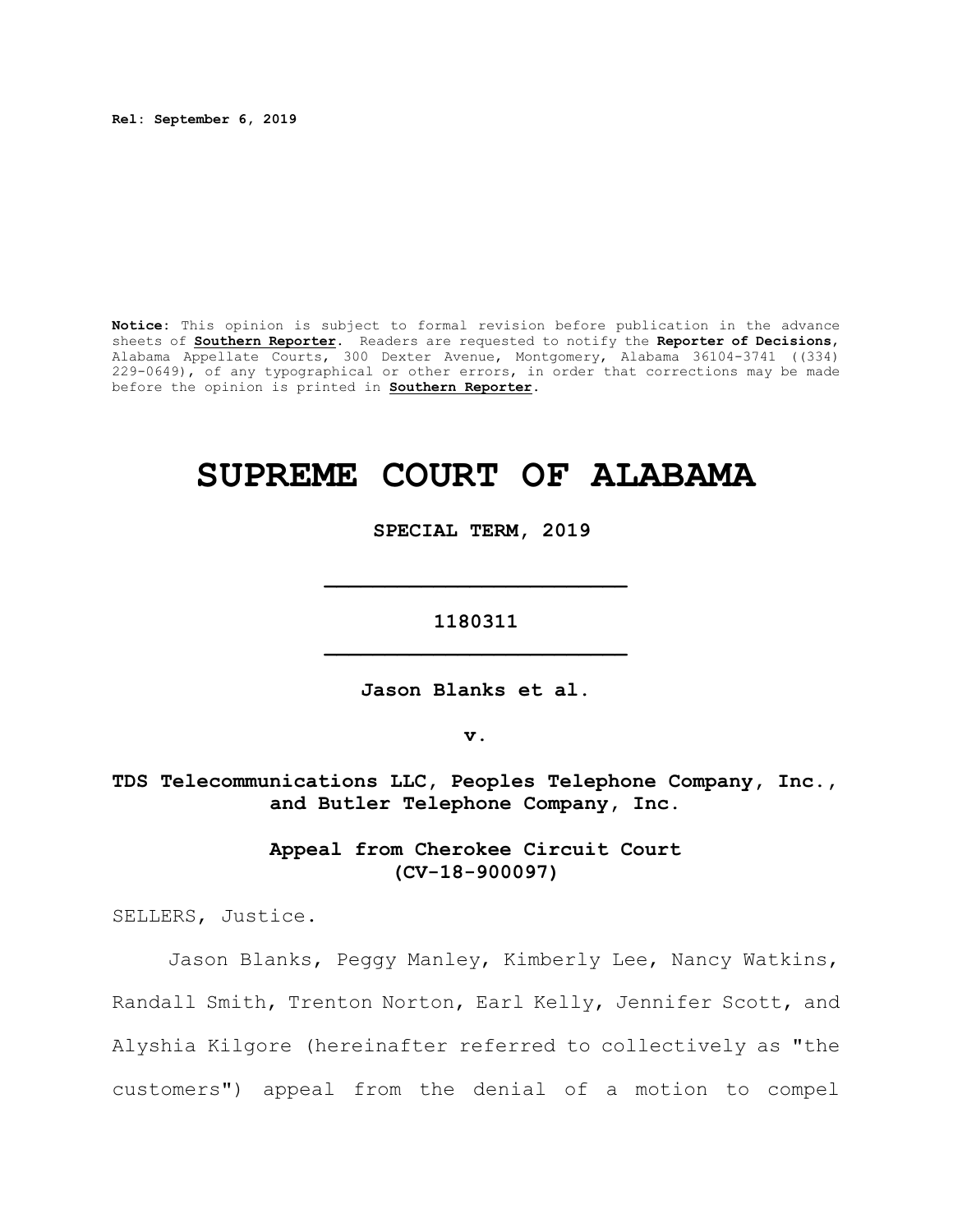arbitration and a declaratory judgment entered in an action brought by TDS Telecommunications LLC, and its two affiliates, Peoples Telephone Company, Inc., and Butler Telephone Company, Inc. (hereinafter referred to collectively as "the Internet providers"). In the declaratory-judgment action, the trial court ruled that the Internet providers are not required to arbitrate disputes with the customers. We reverse and remand.

# Background

The customers subscribe to Internet service furnished by the Internet providers; their relationship is governed by a written "Terms of Service."

The customers allege that the Internet service they have received is slower than the Internet providers promised them. At the time the customers learned that their Internet service was allegedly deficient, the Terms of Service contained an arbitration clause providing that "any controversy or claim arising out of or relating to [the Terms of Service] shall be resolved by binding arbitration at the request of either party." The arbitration clause also incorporated the commercial arbitration rules of the American Arbitration Association ("the AAA"). The customers' attorney notified the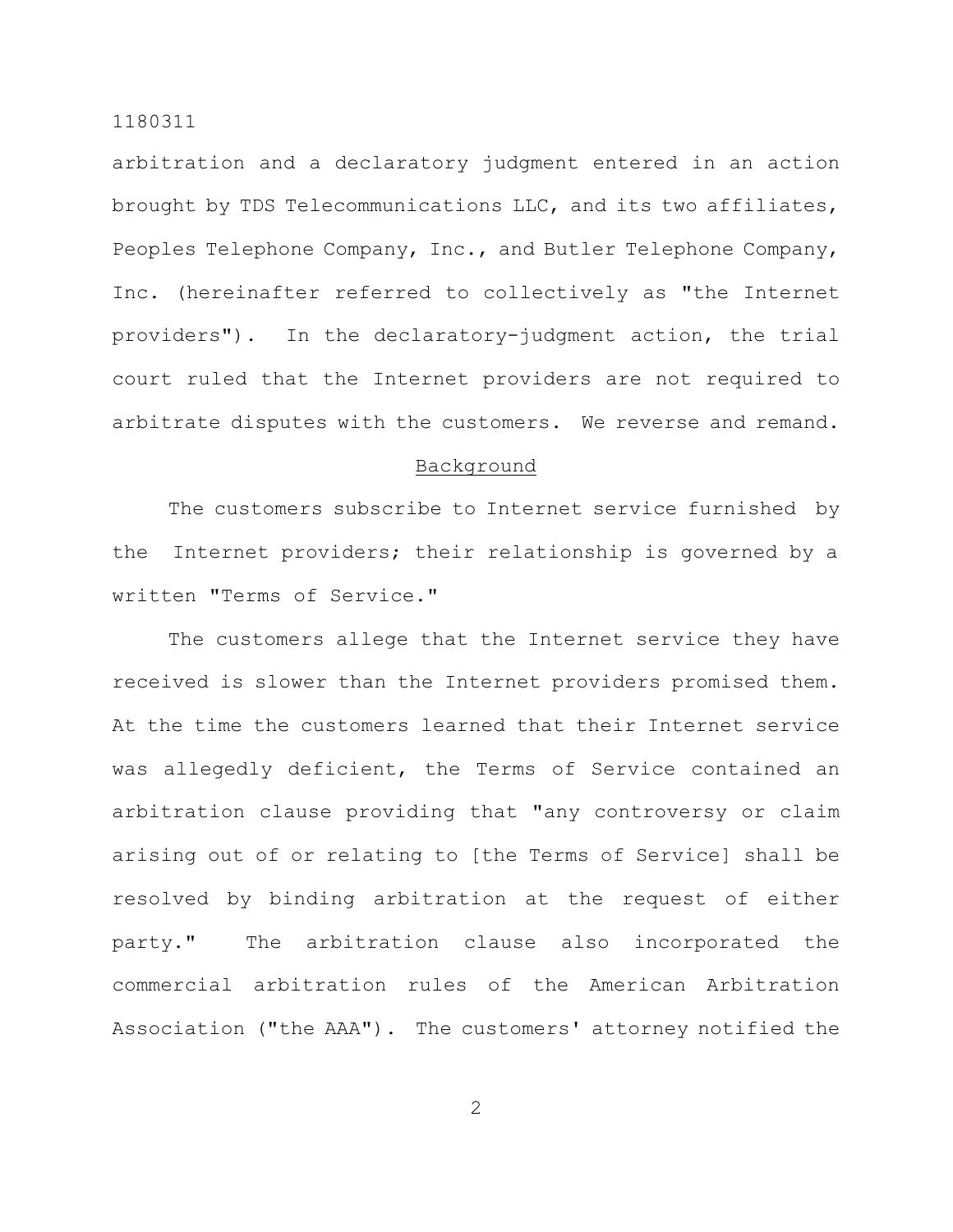Internet providers that he intended to initiate AAA arbitration proceedings with respect to the dispute regarding Internet speed.

Soon after the Internet providers learned of the customers' plan to arbitrate, the Internet providers updated the Terms of Service. As part of the update, the arbitration clause was modified. Among other things, the clause now states that all disputes arising out of or relating to the Terms of Service must be submitted to "JAMS" for arbitration.<sup>1</sup> Also included in the updated Terms of Service, however, is a provision expressly stating that the arbitration clause "does not apply to customers who receive services in Alabama or Georgia, and [the Internet providers] expressly [do] not consent to arbitration of any dispute, claim or controversy- regardless of when the dispute, claim, or controversy arose- for customers who receive services in Alabama or Georgia."<sup>2</sup>

The prior Terms of Service stated that the Internet providers could modify the terms at any time and in any

<sup>1</sup>JAMS, formally known as Judicial Arbitration and Mediation Services, is an alternative arbitration service to the AAA.

<sup>&</sup>lt;sup>2</sup>The customers' counsel also represents customers of the Internet providers whose service is received in Georgia.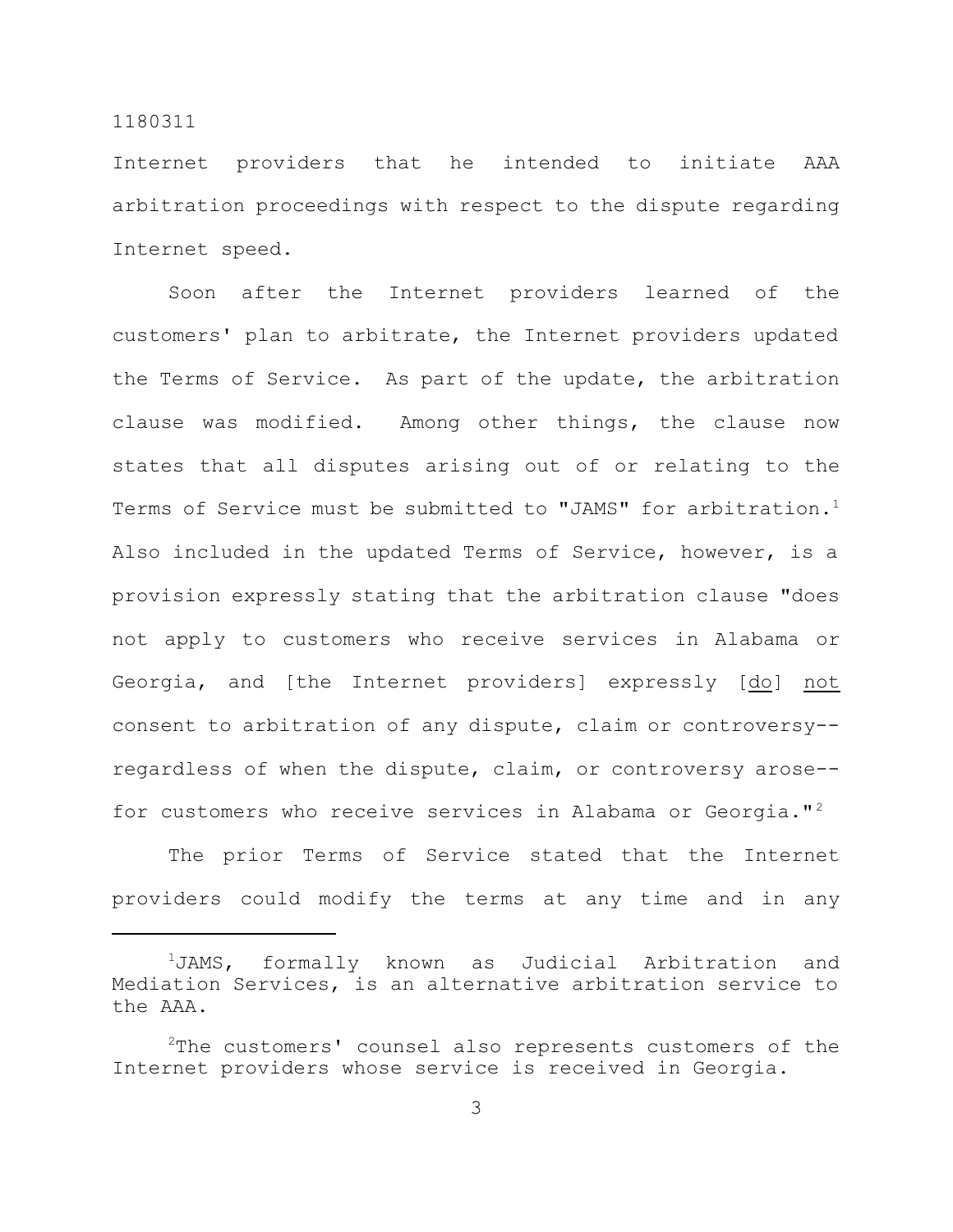manner, that such a modification becomes effective upon notice of the modification to the Internet providers' customers, and that the continued use of the Internet service constitutes acceptance of the modification. The customers do not dispute that, on the day the Terms of Service was updated, the Internet providers gave them notice of the update. They also do not dispute that they continued to use their Internet service after they received that notice.

Notwithstanding the updated Terms of Service and its provision excluding the customers from arbitration, the customers indicated that they would continue to press for arbitration. Indeed, after the Terms of Service was updated, the customers filed arbitration demands with the AAA.

The customers have taken the position that, if the Terms of Service is construed as allowing the Internet providers to modify the applicability of the arbitration clause to disputes that arose before the modification, the agreement would be rendered illusory and unenforceable. Thus, the customers argue that the Terms of Service should be read as allowing modification of the arbitration clause only as to disputes that arise after the modification.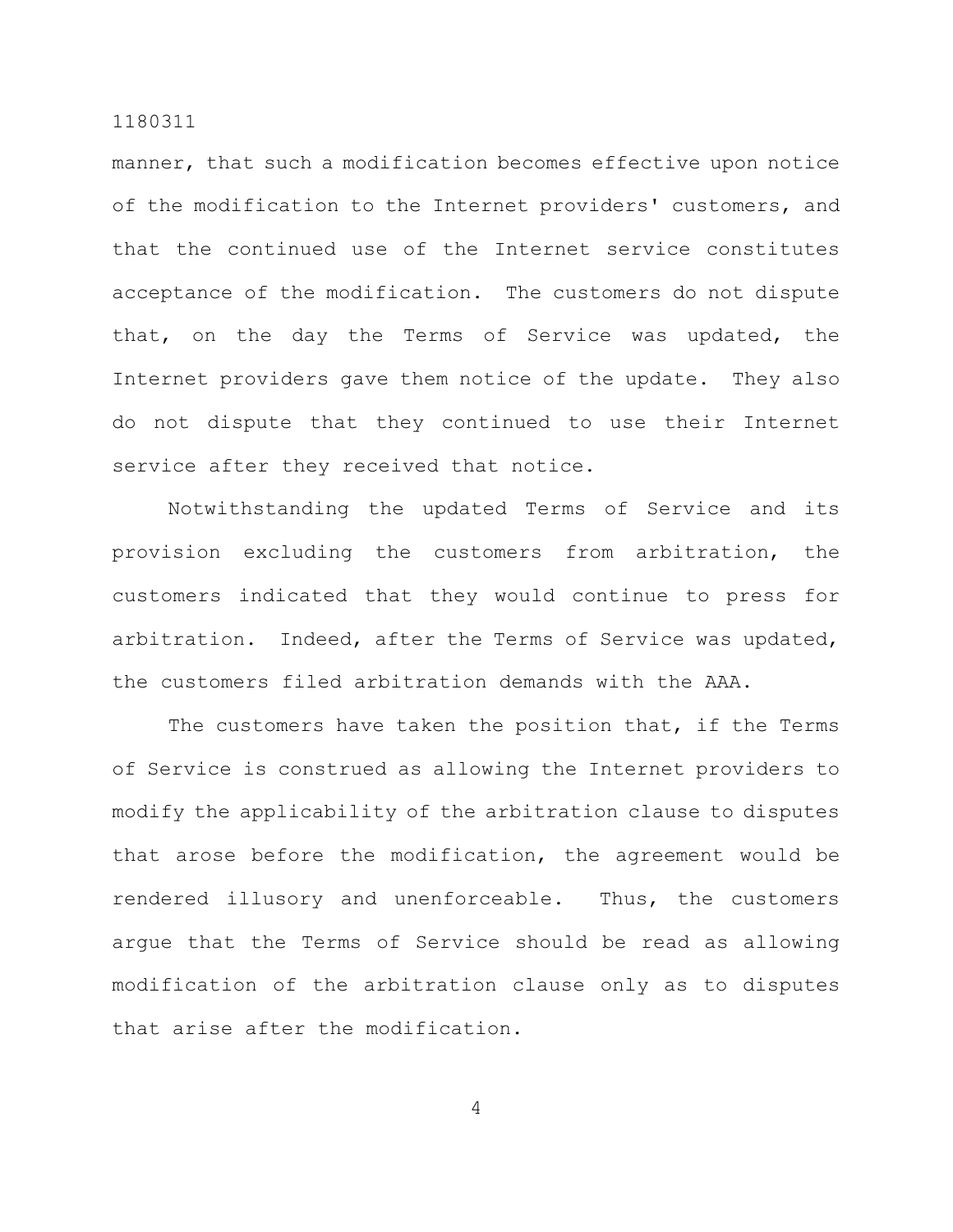The Internet providers refused to participate in the arbitration proceedings. They also filed an action requesting the trial court to enter a judgment declaring that the updated Terms of Service is valid and applicable to the customers' claims regarding Internet speed and that the customers therefore cannot force the Internet providers to arbitrate those claims. In response to the Internet providers' complaint, the customers filed a motion to compel arbitration. In that motion, the customers argued that an arbitrator, not the trial court, should decide whether the arbitration exclusion in the updated Terms of Service is valid and applicable to their dispute and, therefore, whether the Internet providers should be required to arbitrate that dispute. The customers relied on precedent indicating that the incorporation of AAA rules into an arbitration agreement demonstrates intent to delegate gateway issues of "arbitrability" to an arbitrator.

The trial court entered a judgment denying the motion to compel arbitration and "further adjudg[ing] that the modified Terms of Service [is] valid and enforceable as of [the date it was updated and notice was provided]." This appeal followed.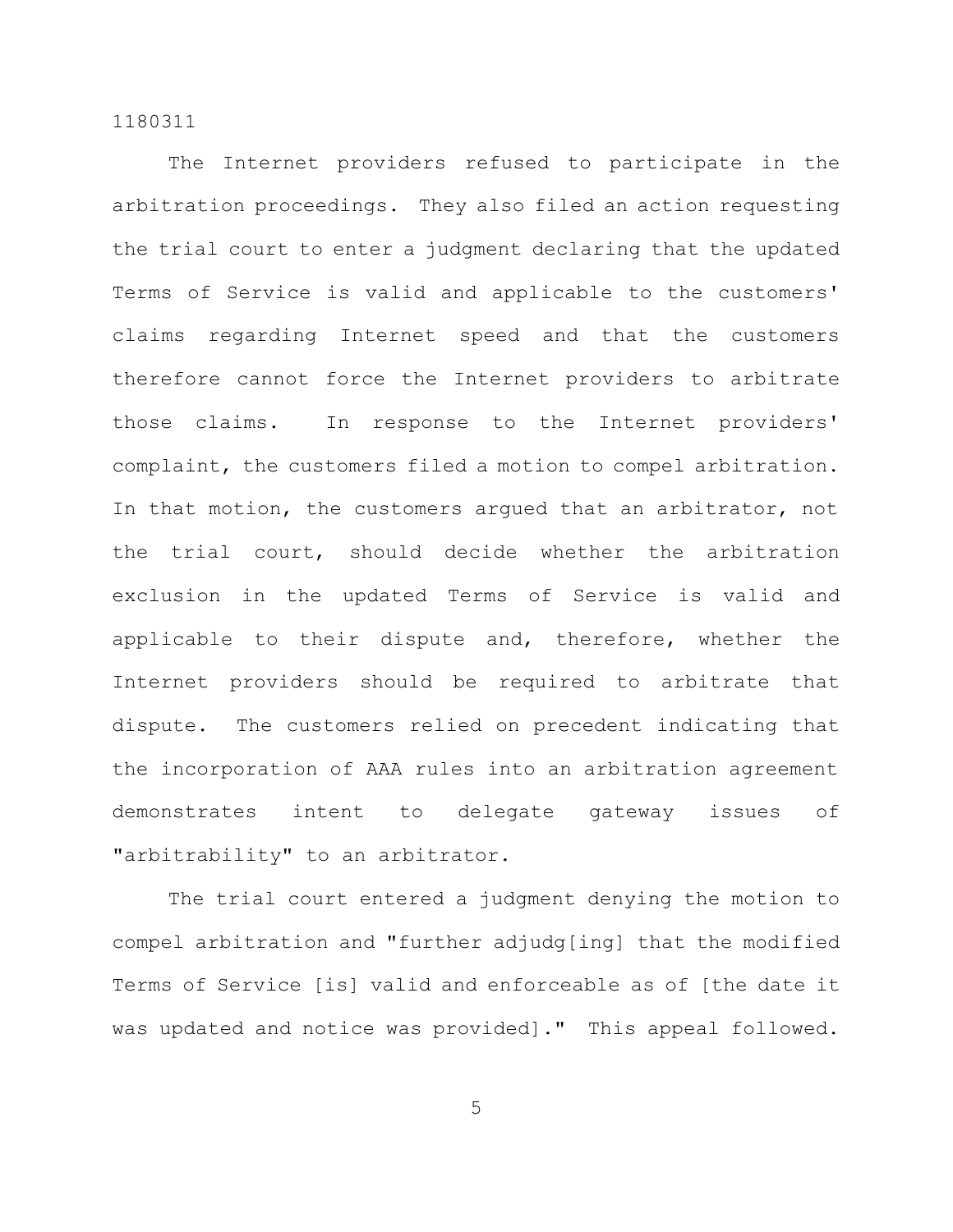The parties agree that this Court's standard of review is de novo. See Elizabeth Homes, L.L.C. v. Gantt, 882 So. 2d 313, 315 (Ala. 2003) (de novo standard of review applies to the denial of a motion to compel arbitration). See also Raley v. Main, 987 So. 2d 569, 575 (Ala. 2007) (de novo standard of review applied to a declaratory judgment that was based on documentary evidence and undisputed facts).

# Discussion

"The party seeking to compel arbitration has the initial burden of presenting evidence of the existence of a contract calling for arbitration ...." Auto Owners Ins., Inc. v. Blackmon Ins. Agency, Inc., 99 So. 3d 1193, 1195 (Ala. 2012). The customers point to the prior version of the Terms of Service, which contained an arbitration clause applicable to disputes with all the Internet providers' customers and which, the customers say, delegated issues of arbitrability to an arbitrator. The Internet providers, on the other hand, argue that the prior version of the Terms of Service has been superseded by the updated version, excluding from arbitration any dispute with customers in Alabama, and is no longer in effect.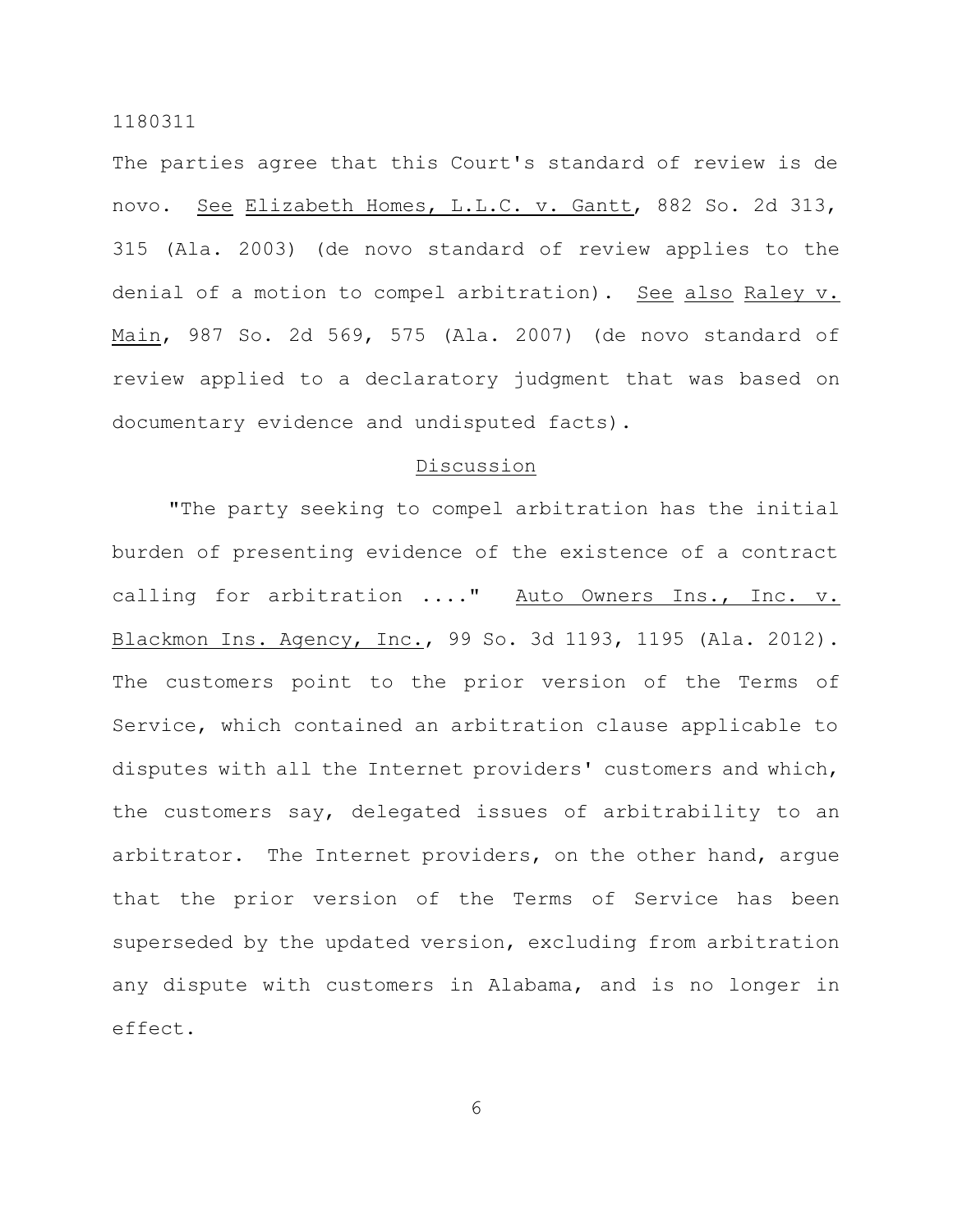As they argued to the trial court, the customers argue on appeal that an arbitrator, not a court, should decide whether the Internet providers could validly modify the Terms of Service to exclude the customers' claims from arbitration. "The question of who is to decide whether a dispute is arbitrable is one that must necessarily precede the question of whether a dispute is arbitrable." VRG Linhas Aereas S.A. v. MatlinPatterson Glob. Opportunities Partners II L.P., 717 F.3d 322, 324 (2d Cir. 2013). Although questions of arbitrability are typically answered by courts, those questions should be sent to an arbitrator if there is clear and unmistakable evidence that the relevant parties intended an arbitrator to decide the issue of arbitrability. AT&T Techs., Inc. v. Communications Workers of America, 475 U.S. 643, 649 (1986); Eickhoff Corp. v. Warrior Met Coal, LLC, 265 So. 3d 216, 221 (Ala. 2018).

The customers assert that, "when an arbitration agreement incorporates the AAA rules, as the one at issue here does, a dispute about the applicability of that agreement should be decided by an arbitrator." The customers point to CitiFinancial Corp. v. Peoples, 973 So. 2d 332, 339 (Ala.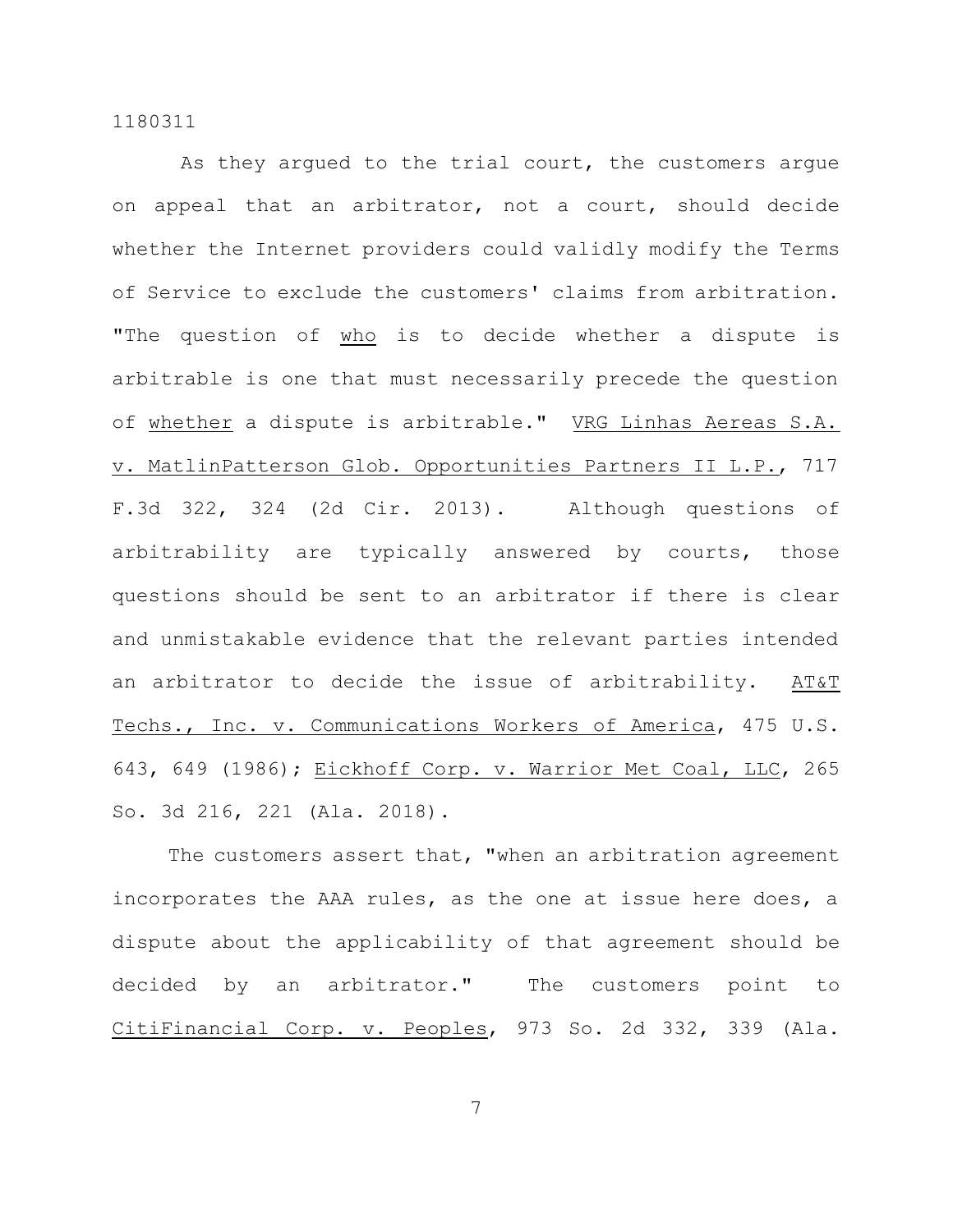2007), which held that the incorporation into an arbitration agreement of the AAA's commercial arbitration rules demonstrates an intent that questions of arbitrability are to be delegated to an arbitrator. The Court's ruling in Peoples was based an AAA rule that provided arbitrators with the power to determine if an arbitration agreement exists, to define the scope of the arbitration agreement, and to opine on the validity of the arbitration agreement. Based on Peoples and later opinions reiterating its holding, the customers argue that the trial court in the present case should have sent the matter to an arbitrator to determine whether the arbitration exclusion in the updated Terms of Service applied retroactively to their dispute. $3$ 

Most of the cases discussing who settles issues of arbitrability involve questions of scope, i.e., whether a particular arbitration clause is broad enough to cover a particular dispute. The present case, however, involves the

<sup>&</sup>lt;sup>3</sup>Although the Terms of Service refers to the AAA's commercial arbitration rules, the parties continuously refer in their filings with this Court to the AAA's consumer arbitration rules. The Internet providers have not disputed that, for purposes of this case, the reference in the prior Terms of Service to the AAA's commercial arbitration rules is sufficient, generally speaking, to demonstrate an intent that issues of arbitrability are to be delegated to an arbitrator.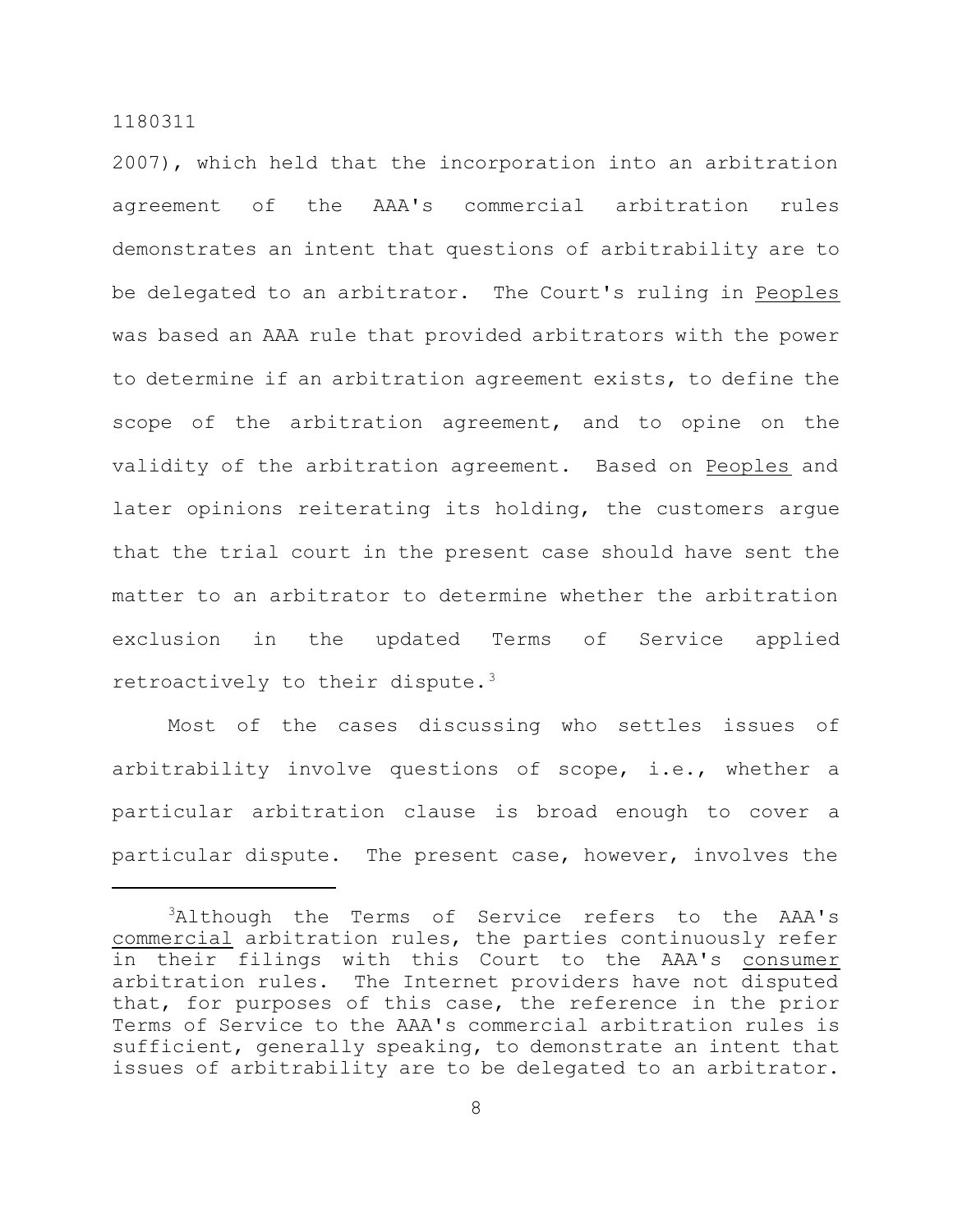question of who should decide if the parties to an agreement containing an arbitration clause are no longer bound by that clause because an amended agreement has allegedly superseded the prior agreement and excludes the parties from arbitration.

The Alabama precedent most similar to the case at bar appears to be Managed Health Care Administration, Inc. v. Blue Cross & Blue Shield of Alabama, 249 So. 3d 486 (Ala. 2017). In 2006, Blue Cross and Blue Shield of Alabama entered into a contract with Managed Health Care Administration, Inc. ("MHCA"), whereby MHCA agreed to arrange for mental-health services for Blue Cross's insureds. 249 So. 3d at 487. The 2006 contract contained an arbitration clause that incorporated the AAA rules. Id. at 487-88.

In 2013, Blue Cross decided to replace MHCA with a different mental-health benefits manager, New Directions Behavioral Health, LLC. Accordingly, Blue Cross entered into a contract with New Directions. With Blue Cross's encouragement, New Directions also entered into a contract with MHCA, which delegated to MHCA some of New Directions' duties under its contract with Blue Cross. Like Blue Cross's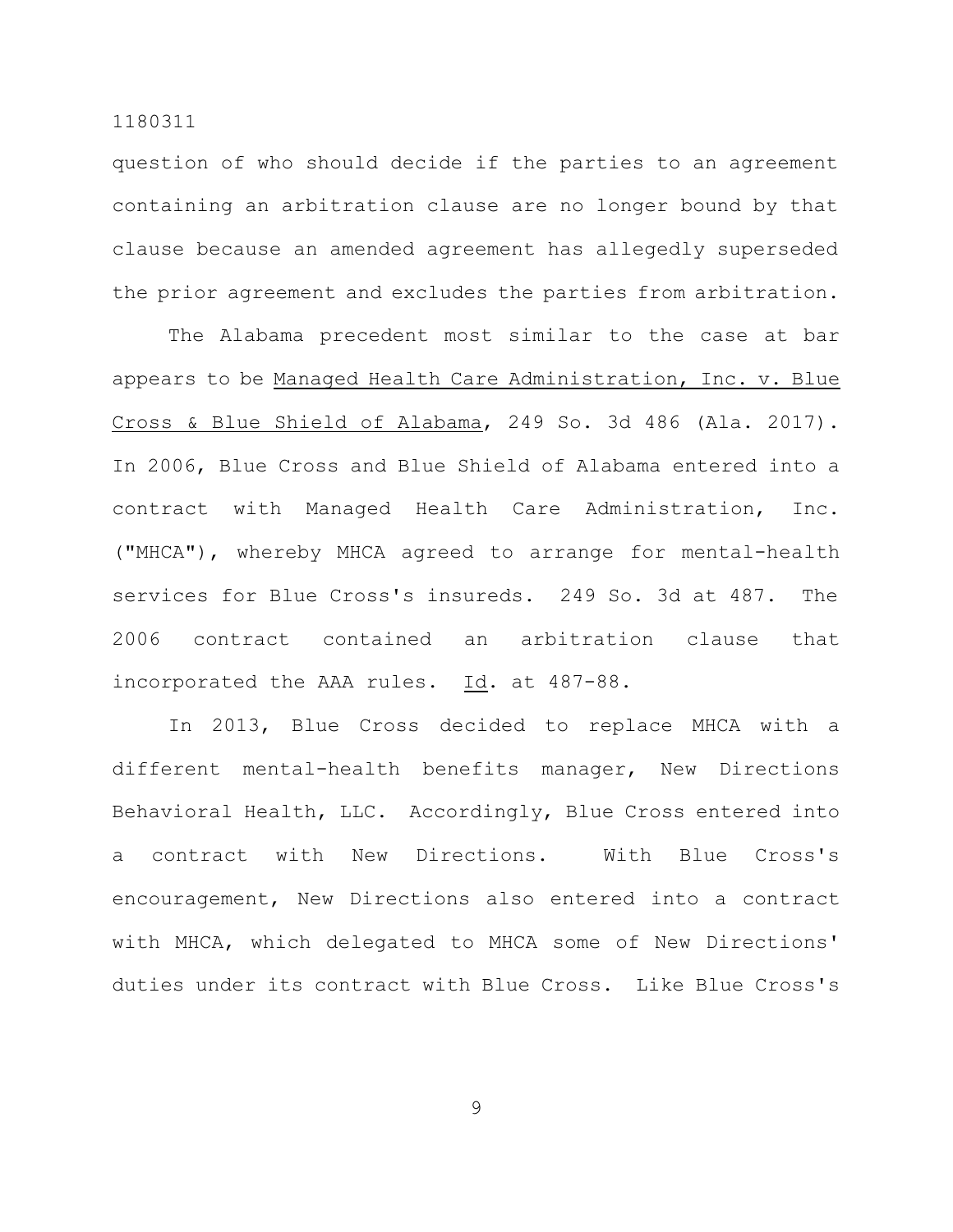2006 contract with MHCA, the 2013 contracts contained arbitration provisions that incorporated the AAA rules.

There was affidavit testimony submitted to the trial court in Managed Health Care Administration indicating that, after the execution of the 2013 contracts, "'Blue Cross and MHCA terminated the [2006 contract] by mutual agreement.'" 249 So. 3d at 489. "Thereafter, a disagreement arose concerning the amount of compensation MHCA was to receive for its services." Id. MHCA sued Blue Cross, and Blue Cross filed a counterclaim. Eventually, MHCA moved to compel arbitration of all claims, pointing to the arbitration clauses in the 2006 contract between MHCA and Blue Cross, which allegedly had been terminated by mutual agreement, and the 2013 contract between MHCA and New Directions, which Blue Cross had not executed but by which MHCA asserted Blue Cross was bound. Ultimately, this Court held that, because the 2006 contract incorporated the AAA rules, it was up to an arbitrator to determine "whether the arbitration provision in the 2006 contract has been terminated." 249 So. 3d at 492. The Court adopted MHCA's position that "the parties [had] agreed in the 2006 contract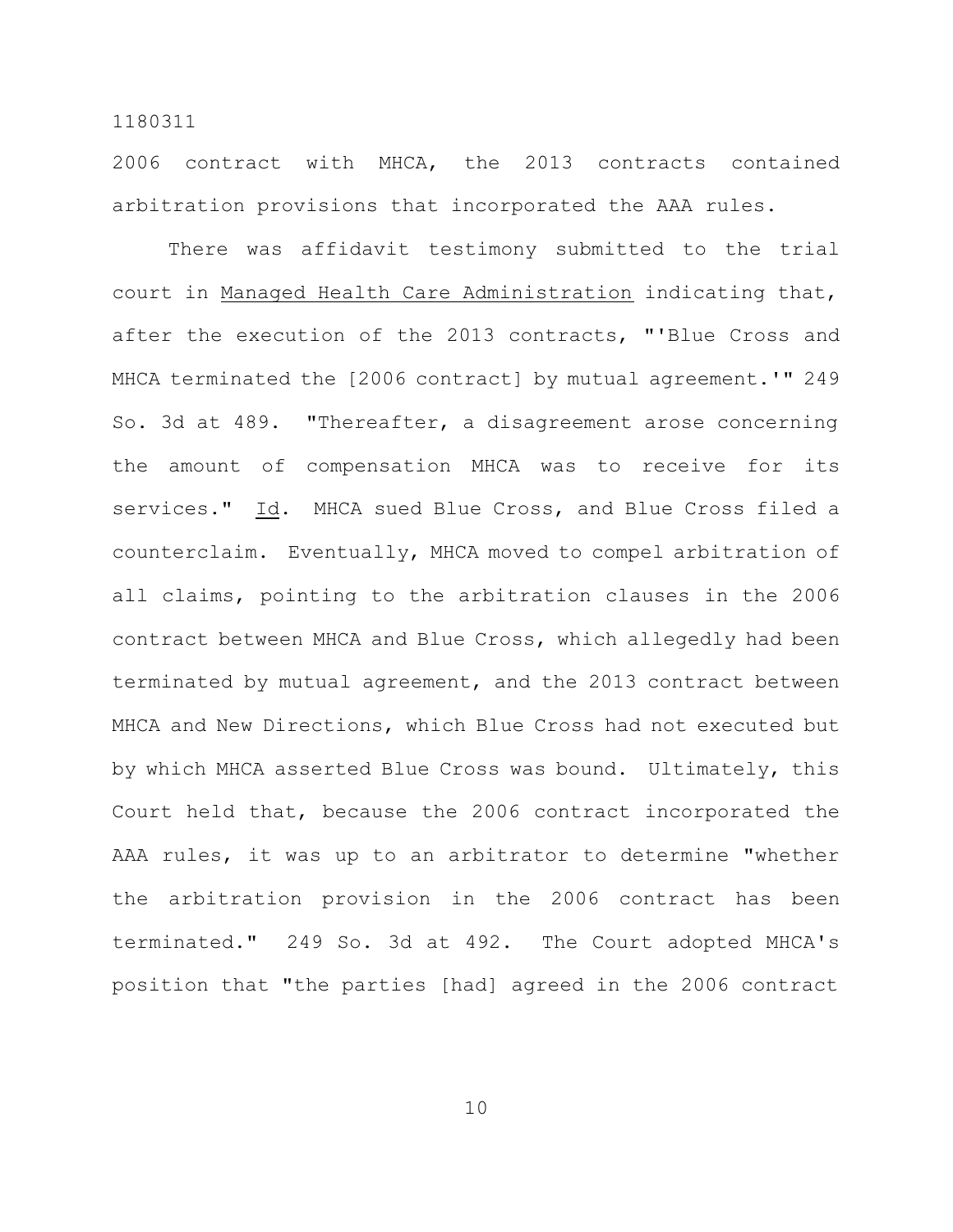that such issues [of arbitrability] would be decided by an arbitrator." Id. at 491.4

Managed Health Care Administration and the present case involve the issue whether parties to an agreement containing an arbitration clause remain bound by that agreement and its arbitration clause when the document containing the arbitration clause is purportedly terminated or superseded by mutual agreement. For purposes of who is to decide arbitrability, this Court does not see a meaningful difference in the alleged termination of the agreement and the parties' business relationship in Managed Health Care Administration and the alleged superseding of the agreement governing the parties' relationship in the present case. See also Ex parte Shamrock Food Serv., Inc., 514 So. 2d 921, 922 (Ala. 1987) ("[U]nder the broad provisions of the arbitration clause, the

 $4$ The Court notes that, in Managed Health Care Administration, one of Blue Cross's counterclaims was based on an alleged breach of the 2006 contract. On appeal, Blue Cross purported to abandon that counterclaim. Although this Court questioned the effectiveness of that abandonment, it does not appear that the Court relied on the fact that Blue Cross based its counterclaim on the 2006 contract in concluding that Blue Cross was required to arbitrate the issue whether the 2006 contract and its arbitration provision had been terminated.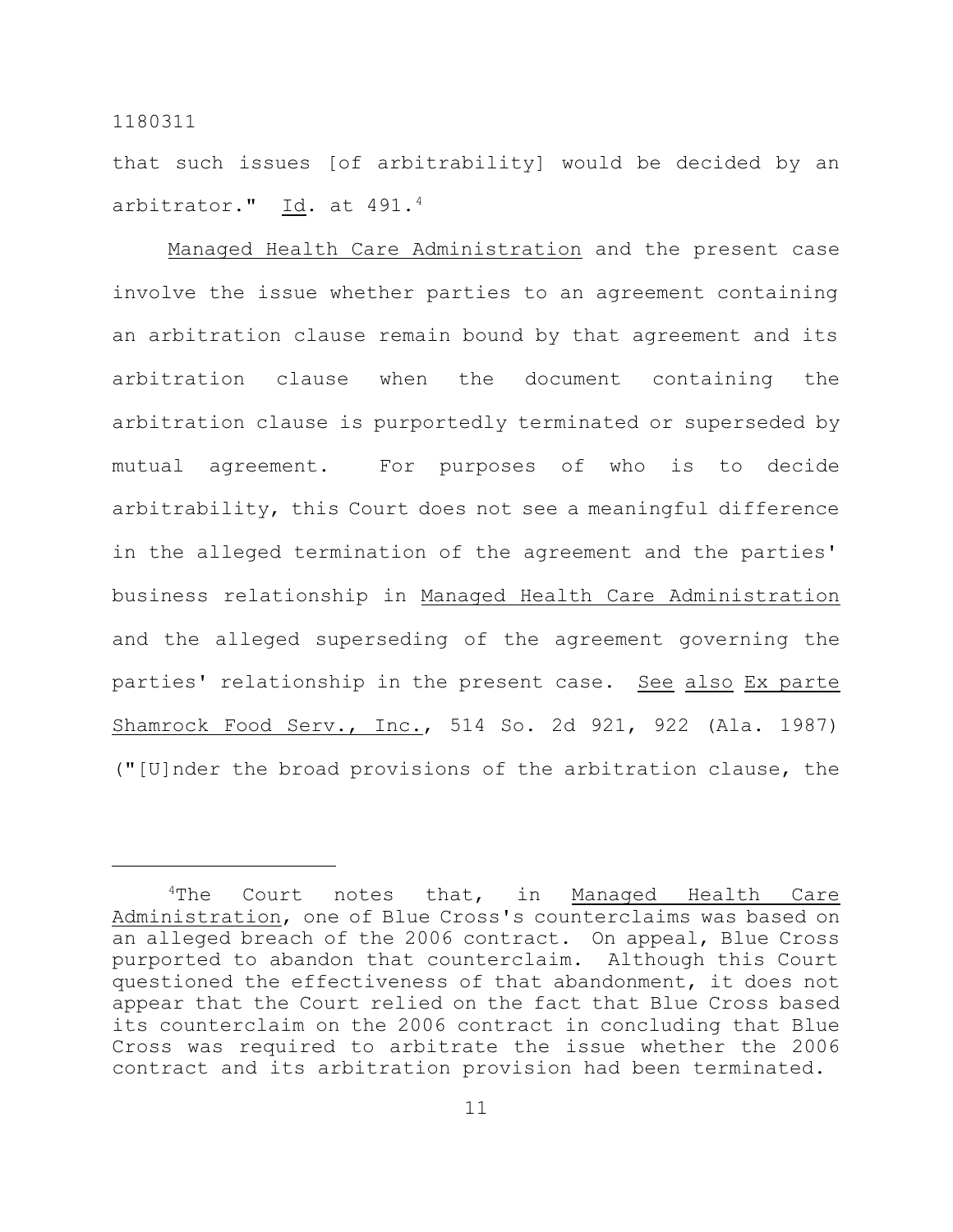issue of whether the contract has been terminated must be submitted to arbitration."). $5$ 

"An agreement to arbitrate a gateway issue [of arbitrability] is simply an additional, antecedent agreement the party seeking arbitration asks the ... court to enforce ...." Rent-A-Ctr., W., Inc. v. Jackson, 561 U.S. 63, 70 (2010). There is no real dispute that the parties in the present case were bound by the prior version of the Terms of Service when they were unquestionably in effect. There is also no dispute that the incorporation of the AAA rules in that contract evidenced an agreement to delegate issues of arbitrability to an arbitrator. Whether the updated Terms of Service validly "terminated" the arbitration clause as to the

<sup>&</sup>lt;sup>5</sup>The Internet providers rely on Greenway Health, LLC v. Southeast Alabama Rural Health Associates, [Ms. 1171046, May 17, 2019] So. 3d (Ala. 2019), in which this Court affirmed a trial court's judgment holding that a particular substantive dispute should not be sent to arbitration, based in part on the fact that the contract containing the arbitration clause had been expressly superseded by a new contract that did not contain an arbitration clause. Nothing in the opinion, however, indicates that this Court was asked to consider whether gateway arbitrability questions should have been delegated to an arbitrator in the first instance. The same is true with respect to Ex parte Conference America, Inc., 713 So. 2d 953 (Ala. 1998), which was cited in Greenway Health.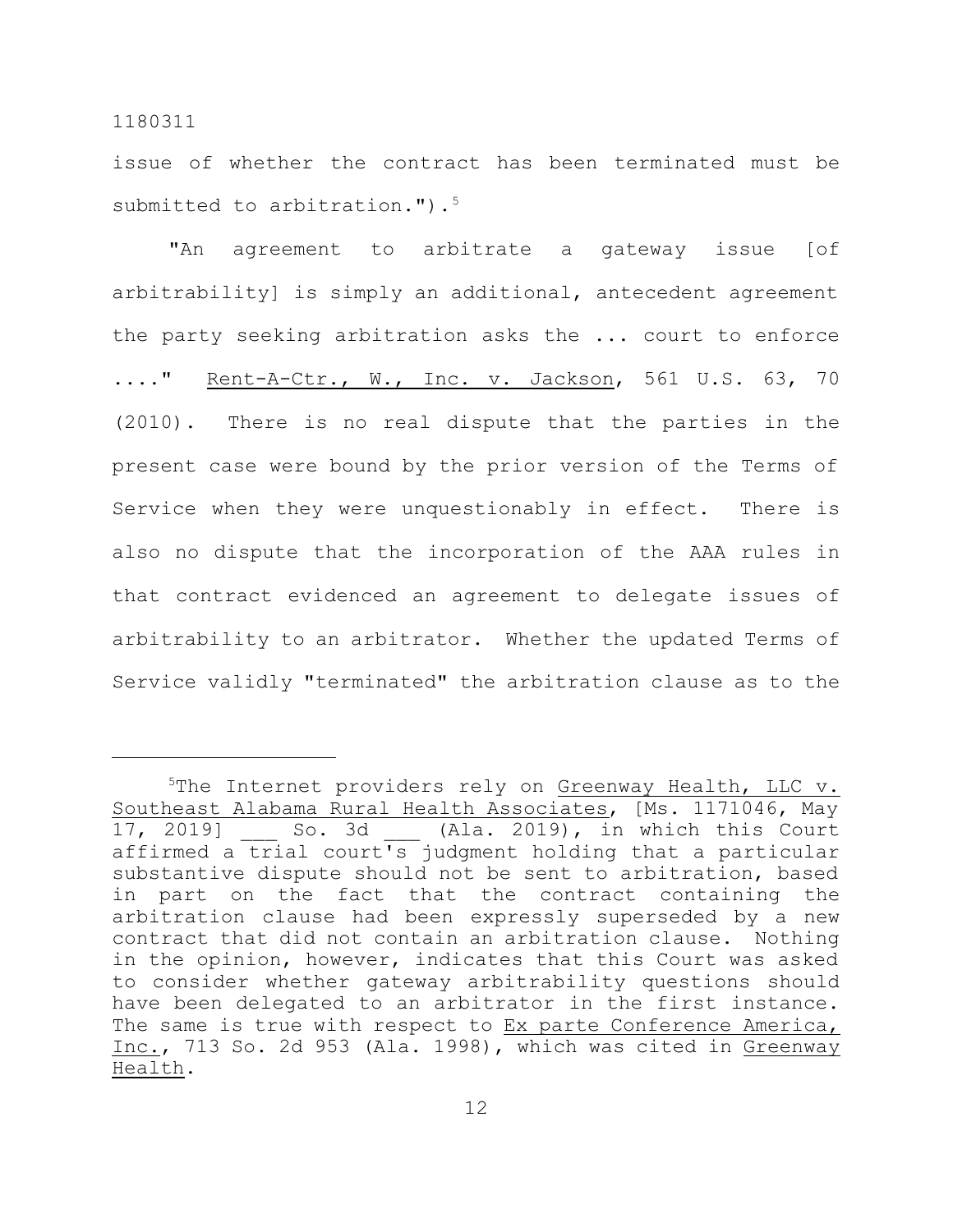customers' claims is such an issue of arbitrability that was delegated to an arbitrator.<sup>6</sup>

With respect to a secondary issue in this case, we note that the customers contend that the actual merits of the arguments regarding the validity of the arbitration exclusion in the updated Terms of Service as applied to the customers' claims "are largely irrelevant," because, they say, that issue should be delegated to an arbitrator. However, in their motion to compel arbitration, the customers asserted that the trial court was required to "'determin[e] ... whether it [is] arguable' that an arbitration agreement exists that covers this dispute." (Quoting Auto Owners Ins., Inc. v. Blackmon Ins. Agency, Inc., 99 So. 3d at 1198.) In May 2018, this Court reiterated that, even when arbitrability is delegated to an arbitrator, a court should still determine if a dispute is "arguably within the scope of [a] contract [containing an arbitration provision]." Eickhoff Corp. v. Warrior Met Coal, LLC, 265 So. 3d at 224.

<sup>&</sup>lt;sup>6</sup>It is also worth pointing out that the arbitration provision in the prior Terms of Service states that it "survives the termination of this service agreement."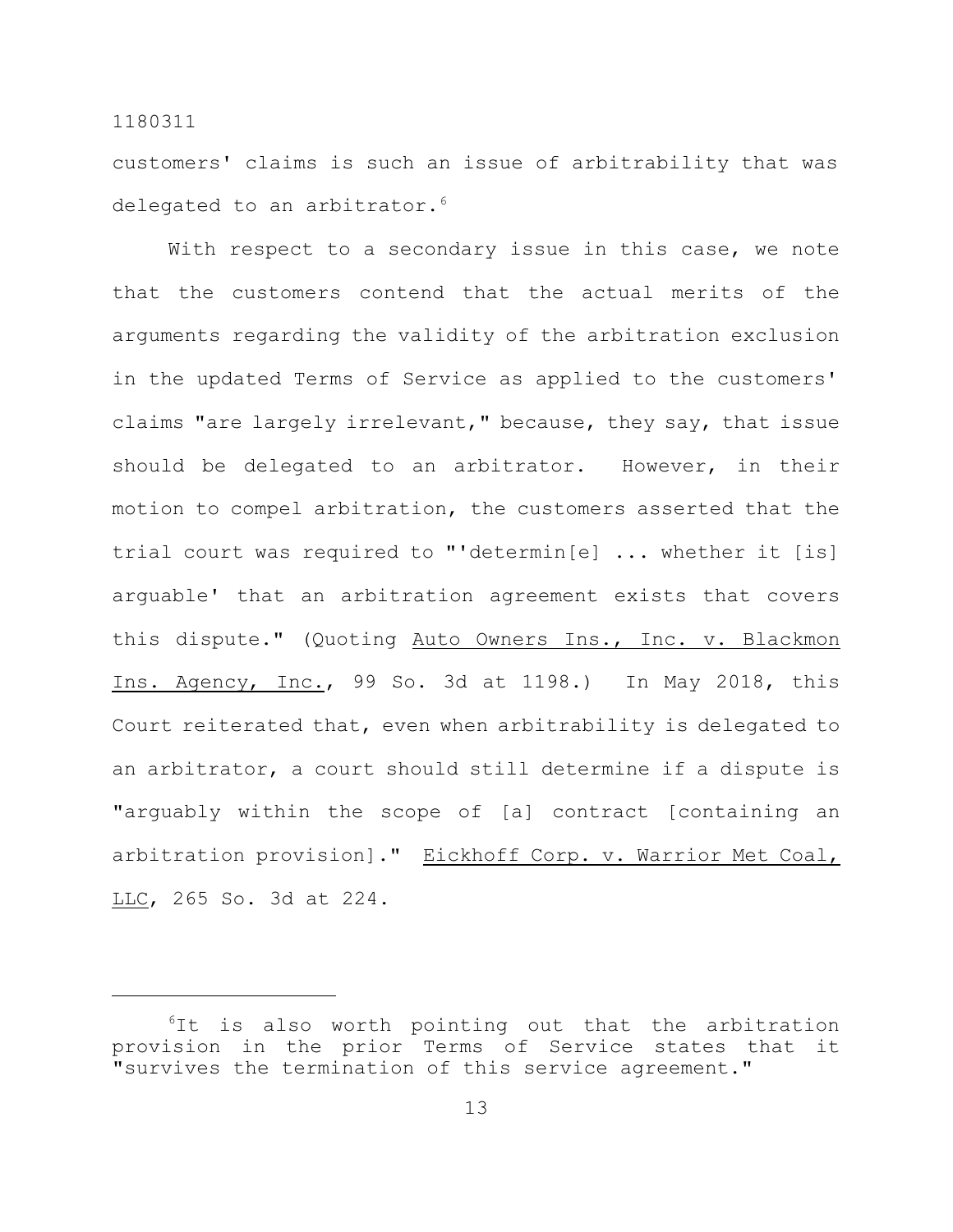After the trial court entered its judgment in this case, however, the United States Supreme Court decided Henry Schein, Inc. v. Archer & White Sales, Inc., \_\_\_ U.S. \_\_, 139 S. Ct. 524 (2019). In Schein, the Supreme Court held that, when parties delegate to an arbitrator issues of arbitrability, courts have no role in determining whether the scope of an arbitration clause is broad enough to cover a particular dispute. Thus, the Supreme Court rejected reasoning espoused by some courts that if an argument that an arbitration agreement applies to a particular dispute is "wholly groundless," then a court should deny arbitration even if the agreement delegates issues of arbitrability to the arbitrator. This Court has acknowledged the Schein Court's holding. See Carroll v. Castellanos, [Ms. 1170197, March 22, 2019] So. 3d , (Ala. 2019). We need not expressly decide whether Schein applies in the present case because we cannot conclude that the customers' argument regarding the validity of the update to the Terms of Service is "wholly groundless" or not "arquable."<sup>7</sup>

 $7$ Ultimately, however, it is up to an arbitrator to resolve the issue.